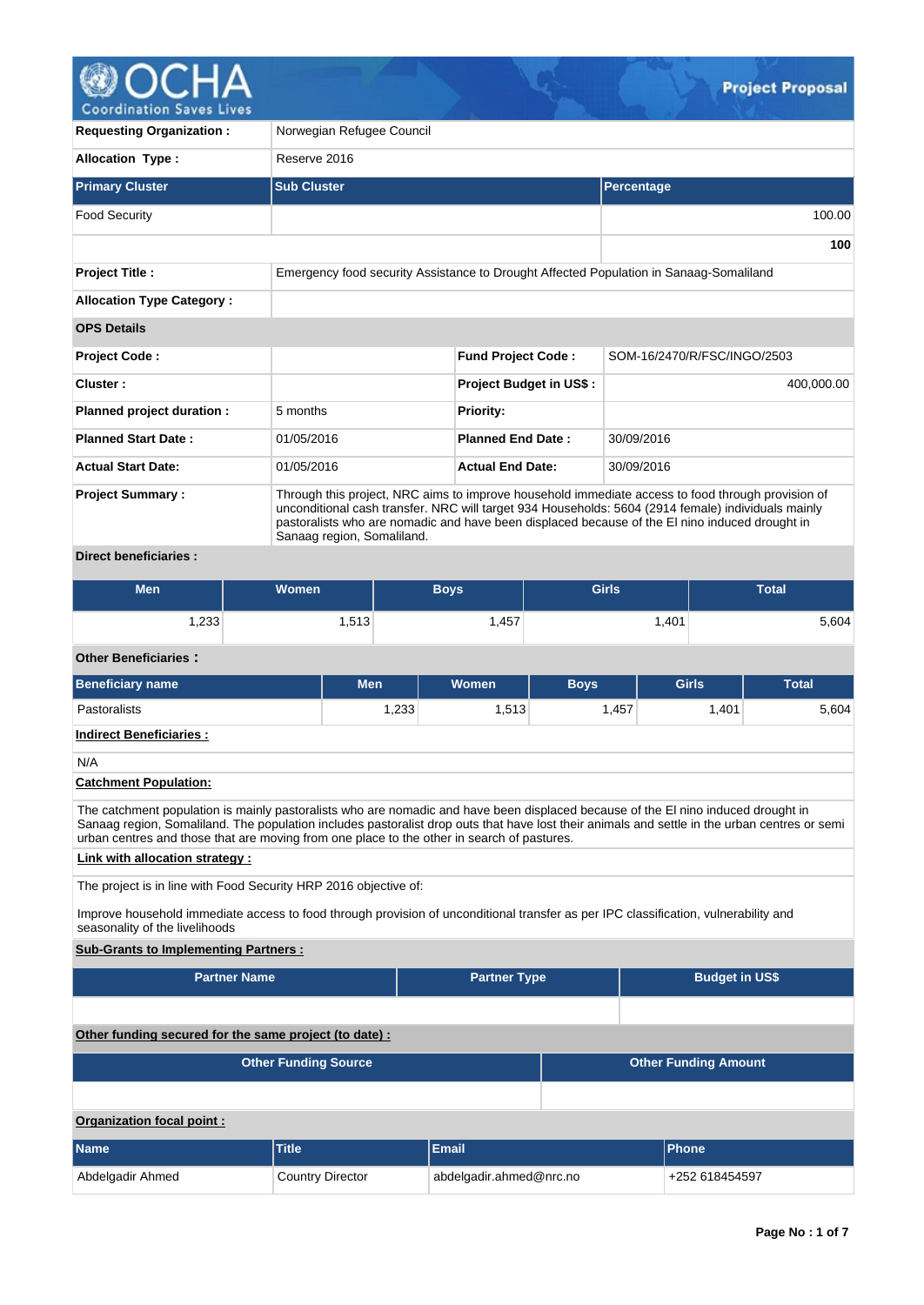### **BACKGROUND**

#### **1. Humanitarian context analysis**

Parts of northeast and north west Somalia are reeling under a severe El-nino induced drought. Rainfall was below average during the 2015 Gu (April to June) and Deyr (August to September) seasons. By September 2015, the north western part of the country was already experiencing drought conditions. The drought conditions extended to the eastern part of Somaliland (Sanaag) and north eastern parts of Puntland. The drought comes after two consecutive years' of drought in the region (FSNAU report, 2016). Water and pastures have been severely depleted because of the increased pressure on the resources. The February 2016 SWALIM report paints a gloomy picture about the 2016, Gu season. The greater part of north east and north Western Somalia (including Sanaag and surrounding regions) are expected to have below normal rains. This will have negative impact to communities already struggling for survival under the current drought.

The main source of livelihoods in Sanaag region is pastoralism. The drought in the region has resulted in livestock deaths and people migrating to new areas in search of water and pastures. Some pastoralists migrated with their livestock to Puntland. As of February, there were reports of pastoralists migrating back to Sanaag and settling around urban centers like Elefywan, Efrigavo and Garadag. According to an assessment conducted by NRC in December 2015, 87% of the population in Sanaag depend on the market for food with 18% depending on livestock. In the same report, 72% reported that the major challenge they face is increased food prices. Twenty eight (28%) said that debt payment was their major challenge.

A joint report by government and INGOs (February 2016) says that between January and March 2016, the cost of water and water trucking in Sanaag/Bari would increase. Water prices had gone up from \$2 (before drought) to \$6 per barrel. The effect of increased water prices could be increased livestock off-take and/or deaths especially in Bari and Sanaag areas. Livestock prices (goats) had gone down from \$80 per animal to \$30/40 as of February, 2016. On the other hand the price of milk went up to \$1.50 from \$1 per litre before drought. The report also highlights the general increase of food prices in markets in the region.

The effect of the price changes in water, livestock, milk and foodstuffs is worsening Terms of Trade (ToT) for pastoralists. They have to sell more livestock to be able to buy the same quantity of milk, foodstuffs and other basic needs like water. The wage rates have been on the decline since labour opportunities are not much anymore. The ToT for casual labour against food is working at the detriment of those people who rely on selling their labour for a living. This is because the casual labour rate has gone down whilst the prices of basic foodstuffs have either gone up or remained stable.

Very few humanitarian organizations are working in Sanaag and Sool (most are working in western Somaliland which is accessible and more secure). This is attributed to insecurity (there is fighting between Puntland and Somaliland over the disputed and unrecognized Khuatumo state) and distance from the capital, Hargeisa. This leaves many poor and vulnerable households (Internally Displaced People and pastoralists) at risk during emergencies like this El nino induced drought.

#### **2. Needs assessment**

As of June/July 2015 the number of people in Somaliland under Stress (IPC level 2) was 287,000 and those in Crisis (IPC level 3) was 60,000 giving a total of 347,000 (171,000 in Galbeed/Awdal and 61,000 in Sanaag) people in need of assistance. By December, 2015 the number of people in stress had gone up to 341,000 and those in crisis to 165,000 bringing the total in need to just over half a million (193,000 in Galbeed and Awdal regions and 64,000 in Sanaag region). It is projected that 195,000 people will be in crisis (IPC level 3) in Somaliland and in need of lifesaving support by December 2016. The FSNAU projects that 56,000 people will be in crisis in Sanaag region alone by December 2016. This is about 30% of the total population in crisis in Somaliland. According to NRC assessment (December 2015), 83% of people in Sanaag were unable to afford to feed their children for an entire day.

According to a joint assessment done in September, 2015, (UN, INGOs and government) Awdal/Galbeed and Sanaag are the most affected regions in Somaliland. The most affected areas in Sanaag are Bhadan, Erigavo, Ele-fwyan and Garadag. The immediate needs identified are food, water, sanitation, shelters, livelihood s support and medication. Humanitarian assistance is needed urgently in Sanaag to avoid unnecessary loss of life. This is even more urgent in Sanaag since few international and local organisations are based and working in the region. The most affected people are children, women, the elderly and the sick and frail.

In targeted locations, water, food and other basic needs for human beings and livestock pasture are scarce; families have to do with less than five litres of water per day, while the price of a 200 litre drum has significantly increased in some areas by more than 600%. According to an NRC needs assessment in Sanaag, 87% of the respondents said they rely on the market for food whilst at the same time their source of livelihood (livestock) is succumbing to the drought. Secondly the labour rates are on the decline since there are not many opportunities in the market.

The local community's ability to replenish water in reservoirs has been significantly diminished by lack of alternative incomes sources a situation aggravated by poor livestock body conditions and market value that have made it very difficult for pastoralist to trade their animals. A distorted demand and supply landscape continues to weaken local markets. The purchasing power of targeted communities has been severely eroded and the cost of minimum expenditure basket has increased over the past three months on some locations by as much as 34%. Affected communities urgently need water; food and non-food items to enable them live past the coming Gu rainy (which has been predicted not to be good) season and keep away the possibilities of combined high malnutrition and ill health. The current malnutrition rates are already within the emergency threshold in many areas especially urban areas. All efforts should be put to easing access to food and other basic needs.

#### **3. Description Of Beneficiaries**

The beneficiaries for the action are those affected by El nino induced drought in Sanaag region of Somaliland. Most of the beneficiaries are those that have relied or rely on pastoralism for their livelihood. Some of them have been forced out of pastoralism after all their livestock died and have moved near urban centres in search of new livelihood sources. The rest are those that still have some livestock and are forced to migrate from place to place in search of water and pastures for their livestock. At the same time they stay close to urban centres so as to benefit from the little social amenities there like water.

#### **4. Grant Request Justification**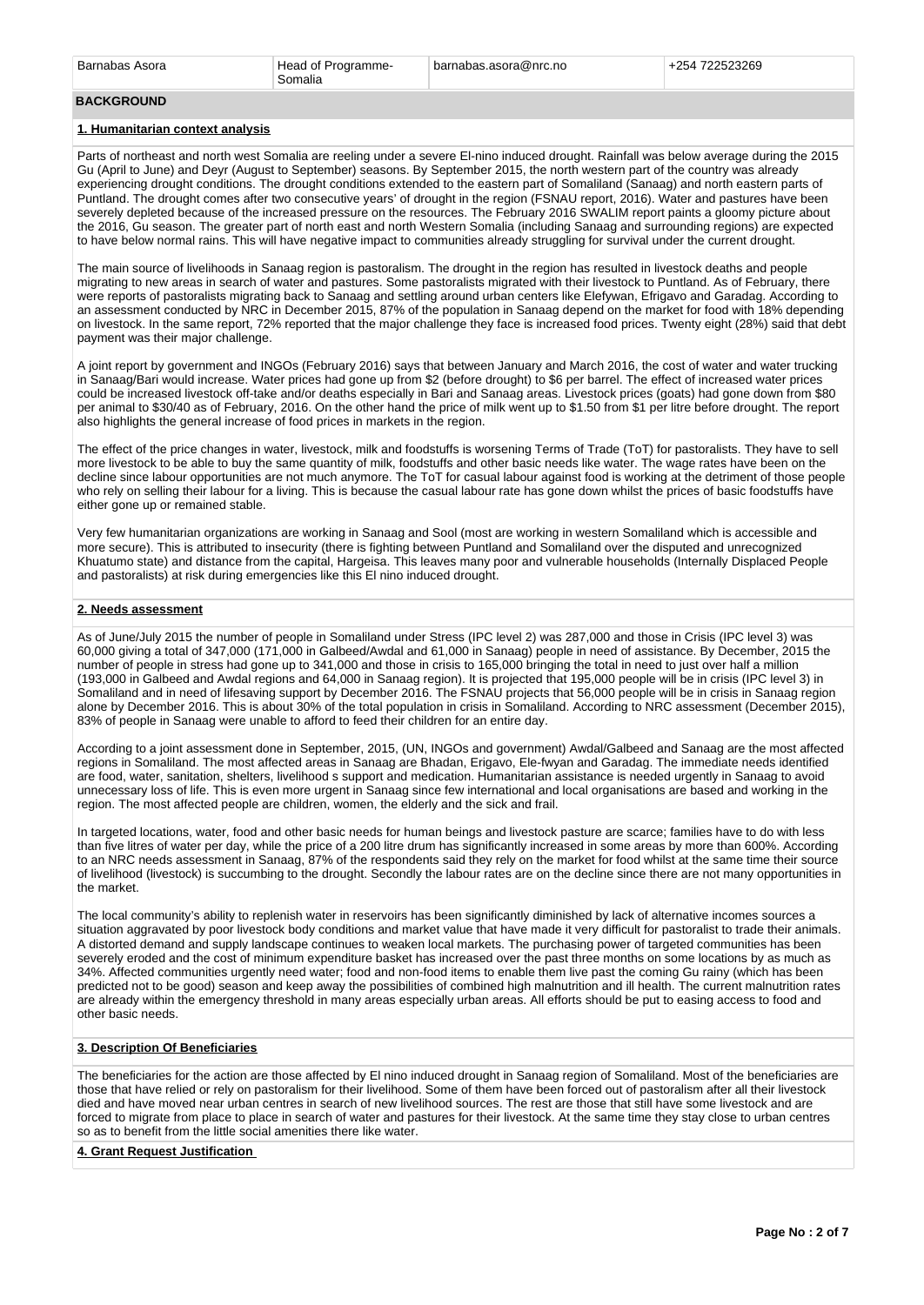The Norwegian Refugee Council (NRC) requests for \$400,000.00 from CHF to contribute towards assisting 934 households (5,604 individuals) with lifesaving support. About 70% of the total grant will be distributed to beneficiaries as cash/cash vouchers. El nino drought affected beneficiaries are expected to use the money to buy food and other basic needs. Each beneficiary will receive \$150.00 per cycle in two cycles. This assistance is expected to go a long way in saving lives of the poor and vulnerable people in Sanaag and protect the few assets that they still have and will contribute towards achieving the strategic Food Security HRP 2016 objective1, by improving household immediate access to food through provision of unconditional transfers.

# **5. Complementarity**

In 2015, NRC assisted beneficiaries in Erigavo and Elefywan with Small Scale Business trainings, start up kits and awareness in nutrition, hygiene and environment. compliment beneficiaries' efforts in providing food and other basic needs during the emergency period through the provision of unconditional transfer

# **LOGICAL FRAMEWORK**

#### **Overall project objective**

Displacement-affected populations, including those that are hard to reach, have improved food security and livelihoods opportunities

| <b>Food Security</b>                                                                                                                                                                                                                          |                                                 |                                 |  |  |  |  |  |  |  |
|-----------------------------------------------------------------------------------------------------------------------------------------------------------------------------------------------------------------------------------------------|-------------------------------------------------|---------------------------------|--|--|--|--|--|--|--|
| <b>Cluster objectives</b>                                                                                                                                                                                                                     | <b>Strategic Response Plan (SRP) objectives</b> | <b>Percentage of activities</b> |  |  |  |  |  |  |  |
| Improve household immediate access to food Somalia HRP 2016<br>through provision of unconditional transfer<br>depending on the severity of food insecurity<br>as per IPC classification, vulnerability and<br>seasonality of the livelihoods. |                                                 | 100                             |  |  |  |  |  |  |  |

**Contribution to Cluster/Sector Objectives :** The project will contribute to the Food Security Cluster Humanitarian Response Plan (HRP) objective number 1,which is the improvement of household immediate access to food through provision of unconditional cash transfers. Beneficiaries will receive cash equivalent to 70% of the MEB for Sanaag and are expected to use the cash to buy food and other basic needs during this critical El nino induced drought period.

#### **Outcome 1**

5604( 2,690M, 2,914F) vulnerable drought affected population including women, girls, boys and men, have improved access to food through provision of unconditional cash transfer

# **Output 1.1**

# **Description**

Number of individuals in emergency and crisis benefiting from cash transfers to improve their immediate access to food: Target 934 HHs: 5,604 (2,914 Female) individuals.

# **Assumptions & Risks**

- Access to the affected communities/households.

- Security situation will not deteriorate in the proposed areas of operation.

# **Activities**

**Activity 1.1.1** 

**Standard Activity : Conditional or unconditional Cash transfer**

Beneficiary identification, verification selection and registration.

#### **Activity 1.1.2**

# **Standard Activity : Conditional or unconditional Cash transfer**

Selected beneficiaries will receive cash/voucher equivalent to 70% of the Minimum Expenditure Basket (MEB) for Sanaag region. Each household will receive \$150 per cycle for two cycles. The cash where feasible will be transferred to beneficiaries through mobile phone technology. Beneficiaries will use the money to buy food and other basic needs.

### **Activity 1.1.3**

### **Standard Activity : Conditional or unconditional Cash transfer**

Baseline/Endline (quantitative and qualitative) Surveys

#### **Activity 1.1.4**

### **Standard Activity : Conditional or unconditional Cash transfer**

Post Distribution Monitoring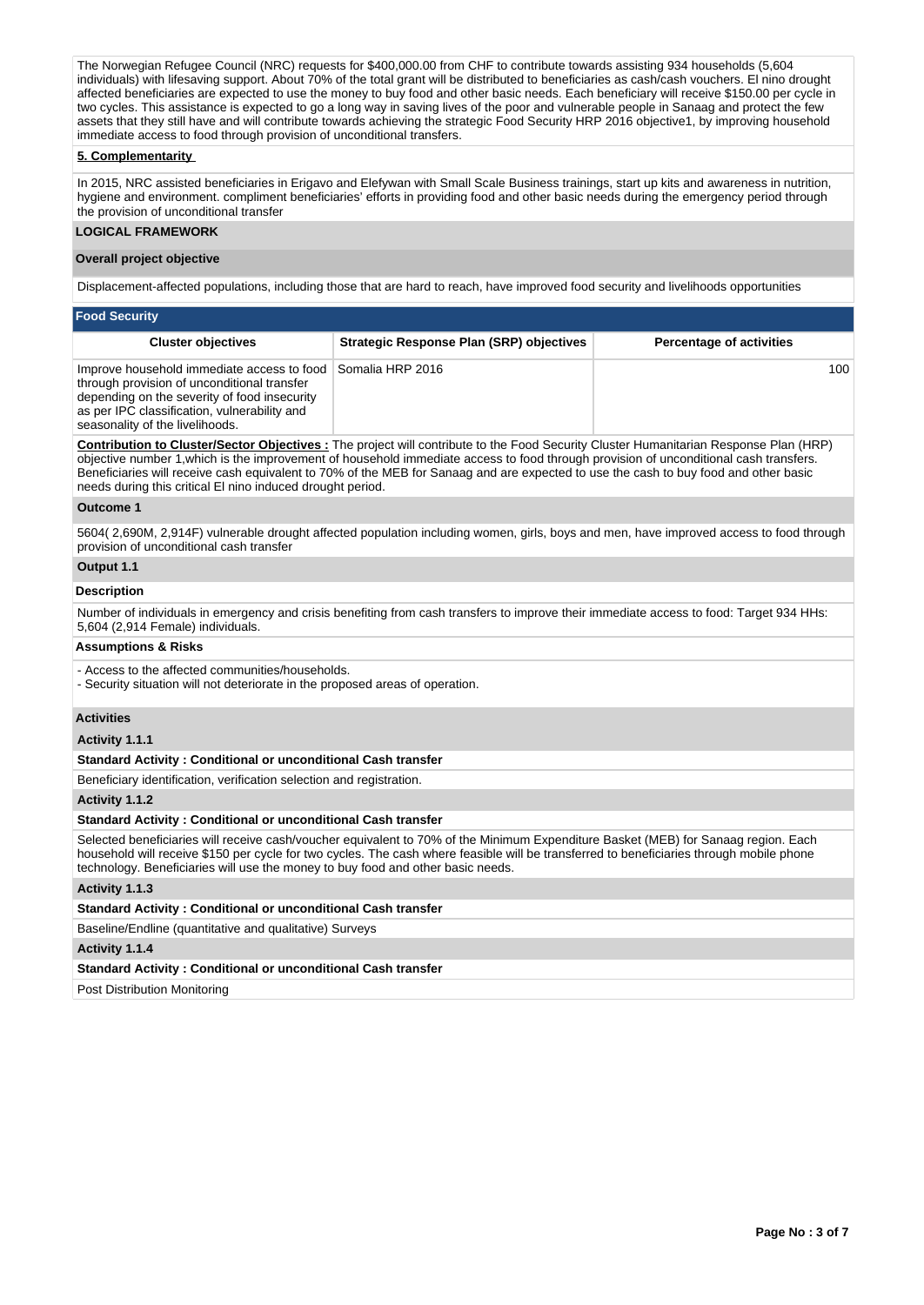# **Indicators**

|                                                                                                                        |                                                                                                                                   |                                                                                                                               | End cycle beneficiaries |              | <b>End</b><br>cycle |  |               |  |  |
|------------------------------------------------------------------------------------------------------------------------|-----------------------------------------------------------------------------------------------------------------------------------|-------------------------------------------------------------------------------------------------------------------------------|-------------------------|--------------|---------------------|--|---------------|--|--|
| Code                                                                                                                   | <b>Cluster</b>                                                                                                                    | <b>Indicator</b>                                                                                                              | <b>Men</b>              | <b>Women</b> | <b>Boys</b> Girls   |  | <b>Target</b> |  |  |
| Indicator 1.1.1                                                                                                        | <b>Food Security</b><br>Number of people in crisis and IDPs receiving<br>5.604<br>unconditional support to improve access to food |                                                                                                                               |                         |              |                     |  |               |  |  |
|                                                                                                                        | - Focus Group Discussions with beneficiaries                                                                                      | <b>Means of Verification</b> : - Beneficiary lists showing signatures/thumb-prints of those that have received cash/vouchers. |                         |              |                     |  |               |  |  |
| Indicator 1.1.2                                                                                                        | <b>Food Security</b>                                                                                                              | Value of cash distributed to beneficiaries                                                                                    |                         |              |                     |  | 280,200       |  |  |
| <b>Means of Verification</b> : Beneficiary master lists with signatures/thumb-prints acknowledging receipt of the cash |                                                                                                                                   |                                                                                                                               |                         |              |                     |  |               |  |  |
|                                                                                                                        | <b>Additional Targets:</b>                                                                                                        |                                                                                                                               |                         |              |                     |  |               |  |  |

# **M & R**

### **Monitoring & Reporting plan**

The project will be monitored by both the implementing agency, community committee members (where available) and local authorities. After community committee members have identified a number of potential beneficiaries (using a set criteria) and NRC verifies the beneficiaries, local authorities will monitor the process of beneficiaries verification and selection. After each cash distribution, NRC will carry out post distribution monitoring to find out how beneficiaries use the money. The community committee members and local authorities will participate in the PDMs. There will also a bi-weekly market price monitoring. This information will inform the project on whether there are any negative outcomes of the project like price increase. NRC will be able to make decisions on way forward based on the market prices information collected.

Monitoring information will be shared with community committee members, local authorities and cluster members.

# **Workplan**

| <b>Activitydescription</b>                                                                                                                                                                                                                                                                                                                                                              | Year |  |  | 457 | 6 <sup>1</sup> | -7 I | $\mathbf{8}$ |   | 9   10   11   12 |  |
|-----------------------------------------------------------------------------------------------------------------------------------------------------------------------------------------------------------------------------------------------------------------------------------------------------------------------------------------------------------------------------------------|------|--|--|-----|----------------|------|--------------|---|------------------|--|
| Activity 1.1.1: Beneficiary identification, verification selection and registration.                                                                                                                                                                                                                                                                                                    | 2016 |  |  | x   | Χ              |      |              |   |                  |  |
| Activity 1.1.2: Selected beneficiaries will receive cash/voucher equivalent to 70% of<br>the Minimum Expenditure Basket (MEB) for Sanaag region. Each household will<br>receive \$150 per cycle for two cycles. The cash where feasible will be transferred<br>to beneficiaries through mobile phone technology. Beneficiaries will use the money<br>to buy food and other basic needs. | 2016 |  |  |     | X              | X    |              |   |                  |  |
| Activity 1.1.3: Baseline/Endline (quantitative and qualitative) Surveys                                                                                                                                                                                                                                                                                                                 | 2016 |  |  | X   | X              |      | X            | X |                  |  |
| Activity 1.1.4: Post Distribution Monitoring                                                                                                                                                                                                                                                                                                                                            | 2016 |  |  |     |                | X    | х            |   |                  |  |

# **OTHER INFO**

#### **Accountability to Affected Populations**

The beneficiaries will be fully aware of the scope of the project through community mobilization and sensitization which will be undertaken at the onset of the project. The beneficiaries and community committee will be informed about the beneficiaries' selection. A Complaints Response and Feedback Mechanism (CRFM) will be set up so that anyone with complaints about the beneficiaries' selection process will be able to complain. A hot-line will be available for anyone to forward his/her complaints. Secondly, complaints will be channeled through NRC staff on the ground and community committee members. Where relevant and feasible, complaint boxes will be put at strategic places for beneficiaries/non beneficiaries to share with NRC any complaints they might have.

#### **Implementation Plan**

The project will be implemented in Somaliland, in Sanaag region. It will be implemented in Erigavo, Elefywan and Garadag areas. These are the areas where the target beneficiaries have migrated due to the drought.

The project will benefit 934 poor and vulnerable households (mainly pastoralists). NRC will use community based targeting to select beneficiaries. The organization will share the selection criteria with community committee members. The committee members (comprising both males and females where feasible) will identify households that fall within the criteria. NRC will verify a percentage of those identified and those found not to fall within the selection criteria will be dropped. All those that fall within the criteria will be selected and registered. Complaints, response and feedback mechanism will be set up so that all those with complaints can channel them to NRC. Where feasible complaints boxes will be put at strategic points for the same reason.

The selected 934 poor and vulnerable households will all receive cash transfers in two cycles. The amount per household per cycle is 150 dollars (the cash is 70% of the MEB for Sanaag). Beneficiaries are expected to use the money to buy food and other basic needs. The money will help save lives and protect the few assets that the target beneficiaries still have. Since the most vulnerable and poor people affected by the drought in Sanaag are pastoralists, pastoralist drop outs, internally displaced people and some host communities. Most of them do not have access to mobile phones. Since the project period is short (only 5 months), there will be no need to invest in phones, the cash will be distributed through a selected service provider (like bank, money transfer agent). The cash transfer service provider will be selected through a competitive bidding process.

NRC will carry out a baseline survey before the project commences and endline survey to assess the impact of the project. In between, NRC will carry out post distribution monitoring 4 weeks after the transfers to find out whether all beneficiaries who would have received the cash have used it to over food needs.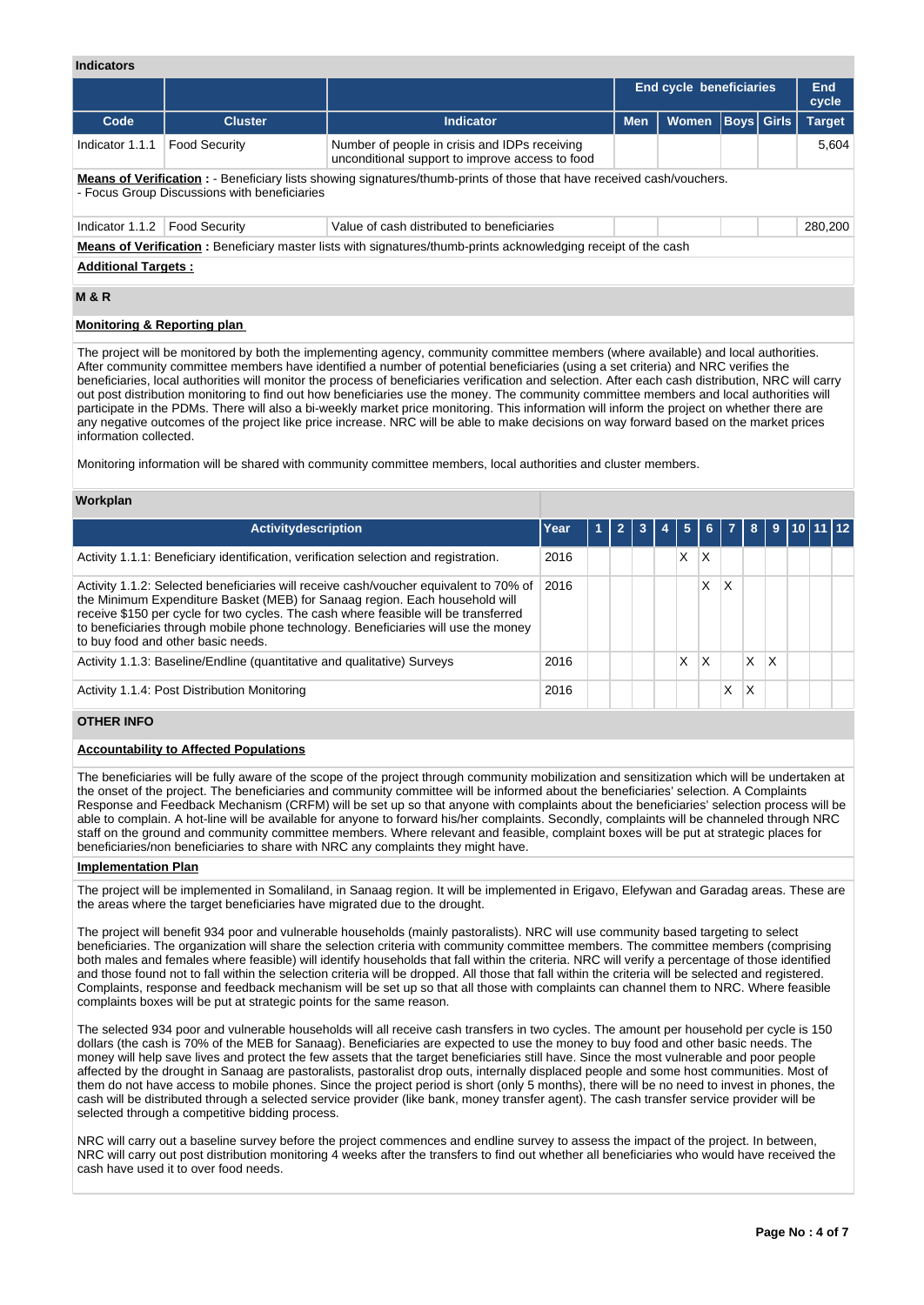# **Coordination with other Organizations in project area**

| Name of the organization                              | Areas/activities of collaboration and rationale                                                          |
|-------------------------------------------------------|----------------------------------------------------------------------------------------------------------|
| Ministry of MRRR                                      | As the Ministry responsible for food security activities, NRC will<br>update the Ministry of activities. |
| The government at Sanaag level (Governor's office)    | Coordination of activities at local level and sharing of information<br>about existing gaps.             |
| INGOs (Care international and Danish Refugee Council) | Selection of areas of operation and beneficiaries targeted                                               |
| World Food Programme                                  | Selection of areas of operation and beneficiaries targeted                                               |

# **Environment Marker Of The Project**

A+: Neutral Impact on environment with mitigation or enhancement

# **Gender Marker Of The Project**

2a- The project is designed to contribute significantly to gender equality

### **Justify Chosen Gender Marker Code**

The project will consider different roles played by women and men to ensure decision making is inclusive. Since men have more income opportunities in the Somali context, this project will prioritize female headed households. Where appropriate and feasible, women will be represented in community committees and monitoring exercises. This will ensure that the interests of women are incorporated.

During monitoring, women and men only meetings will be held with to ensure that the needs of women, men, boys and girls were met.

# **Protection Mainstreaming**

The unconditional cash distribution will be done in such a way that it does not expose the beneficiaries particularly the vulnerable groups such as children/women to violence. If collecting cash, beneficiaries will be told to keep their cash safely whilst in the banking hall and if they will be using mobile phones, then they will be advised not share their passwords with anyone.

# **Country Specific Information**

#### **Safety and Security**

The proposed project area in Somaliland is accessible. However, there are some areas in the disputed Khatumo region that cannot be accessed by NRC. If NRC has to work in these areas then, the option of getting an implementing partner will be explored.

# **Access**

NRC has been working in Sanaag (Erigavo and Elefwyn) for the past three years. The organization has managed to build good rapport with local authorities and access has not been a challenge. The organization will continue to work closely with local authorities during project implementation.

# **BUDGET**

| Code | <b>Budget Line Description</b>                                                                                                                                                                                                                                                                                                                                                                                                                                                   |   | D / S Quantity Unit | cost                  | <b>Duration</b><br>Recurran<br><b>ce</b> | $\%$<br>charged<br>to CHF | <b>Total Cost</b> |
|------|----------------------------------------------------------------------------------------------------------------------------------------------------------------------------------------------------------------------------------------------------------------------------------------------------------------------------------------------------------------------------------------------------------------------------------------------------------------------------------|---|---------------------|-----------------------|------------------------------------------|---------------------------|-------------------|
|      | <b>Staff and Other Personnel Costs</b>                                                                                                                                                                                                                                                                                                                                                                                                                                           |   |                     |                       |                                          |                           |                   |
| 1.1  | Food Security Project manager                                                                                                                                                                                                                                                                                                                                                                                                                                                    | D | 1 <sup>1</sup>      | 7,421<br>.00          | 5                                        | 4000.00<br>$\%$           | 14,842.00         |
|      | The Food Security and Livelihood Project Manager role is to oversee implementation and monitor the project's activities. CHF will<br>contribute \$14842 over the project period to cover his salary for 2 months                                                                                                                                                                                                                                                                 |   |                     |                       |                                          |                           |                   |
| 1.2  | <b>Food Security Officer</b>                                                                                                                                                                                                                                                                                                                                                                                                                                                     | D | 1 <sup>1</sup>      | 1,249<br>.00.         | 5                                        | 8000.00<br>$\frac{0}{0}$  | 4,996.00          |
|      | FSL officer is responsible for the supervision of project implementation and report compilation. He/she will work closely with the<br>FSL Assistants and the Project Coordinators and food security assistants management. The NRC rate for this position is \$1,249<br>per month. It is inclusive of all benefits. CHF will contribute \$4,996 over the project period.                                                                                                         |   |                     |                       |                                          |                           |                   |
| 1.3  | <b>Food Security Assistants</b>                                                                                                                                                                                                                                                                                                                                                                                                                                                  | D |                     | 2 677.8               | 5 <sup>1</sup>                           | 10000.00                  | 6,778.40          |
|      | FSL assistants are responsible for day to day implementation from sensitisation and mobilisation of communities, local authorities<br>and beneficiaries. Beneficiaries' verification and registration, baseline/endline data collection. The NRC rate for this position is \$<br>677.84 per month. It is inclusive of all benefits. CHF will contribute \$6778.04 over the project period.                                                                                       |   |                     |                       |                                          |                           |                   |
| 1.4  | Human Resources Officer                                                                                                                                                                                                                                                                                                                                                                                                                                                          | D |                     | $1 \mid 1,874$<br>.11 | 5                                        | 3066.00<br>$\frac{0}{6}$  | 2,873.01          |
|      | Responsible for the overall administration, coordination and evaluation of the human resource function. Develops and<br>administers various human resources plans and procedures for personnel. Develops recommends and implements personnel<br>policies and procedures; prepares and maintains handbook on policies and procedures; performs benefits administration to<br>include claims resolution, change reporting. CHF will contribute \$2,873.01 over the project period. |   |                     |                       |                                          |                           |                   |
| 1.5  | Logistics Officer                                                                                                                                                                                                                                                                                                                                                                                                                                                                | D | 1 <sup>1</sup>      | 1.678<br>.50          | 5                                        | 3497.00<br>$\%$           | 2.934.86          |
|      | Will support logistical works related to this project at the field level. CHF will contribute \$2,934.86 over the project period.                                                                                                                                                                                                                                                                                                                                                |   |                     |                       |                                          |                           |                   |
| 1.6  | Log and Admin Assistant-Erigavo                                                                                                                                                                                                                                                                                                                                                                                                                                                  | D | $\mathbf{1}$        | 1.050<br>.70          | 5                                        | 3815.00<br>℅              | 2.004.21          |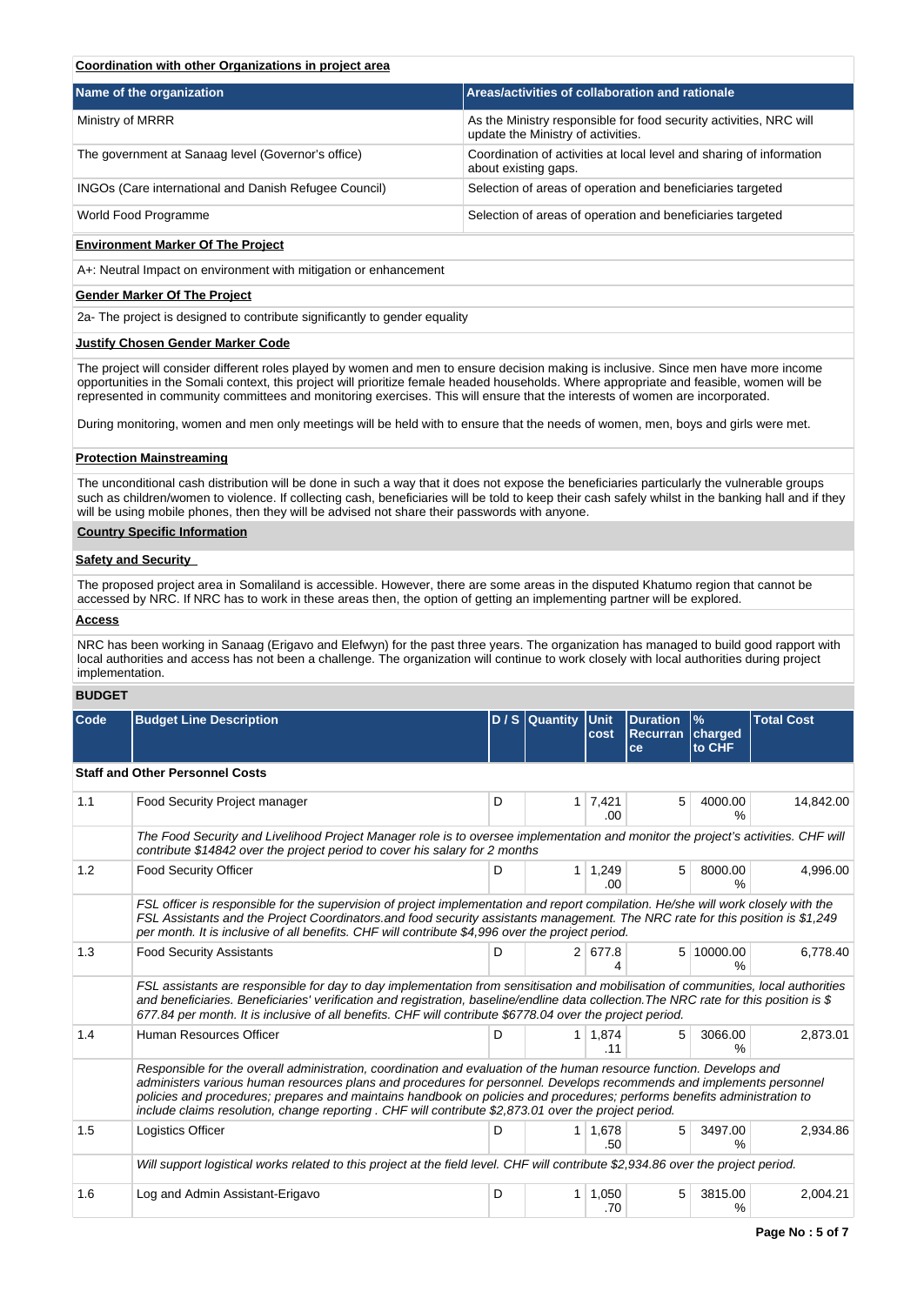|               | Based in Erigavo, the logistics assistant will support logistical works related to this project at the field level. CHF will contribute<br>\$2,004.21 over the project period.                                                                |   |     |                       |   |                    |            |  |  |  |
|---------------|-----------------------------------------------------------------------------------------------------------------------------------------------------------------------------------------------------------------------------------------------|---|-----|-----------------------|---|--------------------|------------|--|--|--|
| 1.7           | Laison Officer- Erigavo                                                                                                                                                                                                                       | D |     | $1 \mid 1,874$<br>.40 | 5 | 1471.00<br>%       | 1,378.62   |  |  |  |
|               | He is responsible overall support management in Erigavo office. CHF will contribute \$1,378.62 over the project period.                                                                                                                       |   |     |                       |   |                    |            |  |  |  |
| 1.8           | Finance Coordinator-Reporting-CO                                                                                                                                                                                                              | D |     | $1 \mid 2,211$<br>.90 | 5 | 4000.00<br>%       | 4,423.80   |  |  |  |
|               | Contributes to Financial reporting of the grant and ensure the compliance of the programme.CHF will contribute \$4,423.80 over<br>the project period.                                                                                         |   |     |                       |   |                    |            |  |  |  |
|               | <b>Section Total</b>                                                                                                                                                                                                                          |   |     |                       |   |                    | 40,230.90  |  |  |  |
|               | <b>Supplies, Commodities, Materials</b>                                                                                                                                                                                                       |   |     |                       |   |                    |            |  |  |  |
| 2.1           | Unconditional cash trasfers to 934 hh                                                                                                                                                                                                         | D | 934 | 150.0<br>0            |   | 2 10000.00<br>%    | 280,200.00 |  |  |  |
|               | Each beneficiary will receive 70% of the MEB for Sanaag at a unit cost of \$150 for 2 months                                                                                                                                                  |   |     |                       |   |                    |            |  |  |  |
| 2.2           | Visibility T-shirts                                                                                                                                                                                                                           | D | 166 | 6.00                  |   | 1 10000.00<br>%    | 996.00     |  |  |  |
|               | Each T shirt costs 6 dollars. A total of 166 T-shirts will be procured                                                                                                                                                                        |   |     |                       |   |                    |            |  |  |  |
| 2.3           | ID cards for beneficiaries @\$3.52 each                                                                                                                                                                                                       | D | 934 | 3.52                  |   | 1 10000.00<br>℅    | 3.287.68   |  |  |  |
|               | One ID costs \$3.52, each household will receive one ID.                                                                                                                                                                                      |   |     |                       |   |                    |            |  |  |  |
| 2.4           | baseline/endline                                                                                                                                                                                                                              | D |     | $1 \mid 1,720$<br>.00 |   | 1 10000.00<br>%    | 1,720.00   |  |  |  |
|               | This is a lumpsum based on previous costs from other projects. This cost is for baseline, endline surveys and 2 post distribution<br>monitoring exercises. Each activity is estimated to cost @430 USD Total=1720 USD. See BOQ for breakdown. |   |     |                       |   |                    |            |  |  |  |
|               | <b>Section Total</b>                                                                                                                                                                                                                          |   |     |                       |   |                    | 286,203.68 |  |  |  |
| <b>Travel</b> |                                                                                                                                                                                                                                               |   |     |                       |   |                    |            |  |  |  |
| 5.1           | Field trip costs - Perdiem and accomodation                                                                                                                                                                                                   | D |     | 1 6,393<br>.24        |   | 1 10000.00<br>%    | 6,393.24   |  |  |  |
|               | Travel costs (per diems) for staff implementing the project. See BoQ for more details.                                                                                                                                                        |   |     |                       |   |                    |            |  |  |  |
| 5.2           | Vehicle rental including fuel                                                                                                                                                                                                                 | D |     | 1 1,800<br>.00.       |   | 5 10000.00<br>$\%$ | 9,000.00   |  |  |  |
|               | This vehicle including fuel will contribute the implementation of project activities in the field. 1 Vehicle@5months@1800\$                                                                                                                   |   |     |                       |   |                    |            |  |  |  |
|               | <b>Section Total</b>                                                                                                                                                                                                                          |   |     |                       |   |                    | 15,393.24  |  |  |  |
|               | <b>General Operating and Other Direct Costs</b>                                                                                                                                                                                               |   |     |                       |   |                    |            |  |  |  |
| 7.1           | Office rent                                                                                                                                                                                                                                   | D |     | 1 5,000<br>.00        | 5 | 6000.00<br>%       | 15,000.00  |  |  |  |
|               | Contribution to the office rent. Monthly cost is 5000\$. This project will contribute 60% for the entire 5 months.                                                                                                                            |   |     |                       |   |                    |            |  |  |  |
| 7.2           | Office stationery                                                                                                                                                                                                                             | D |     | 1 420.7<br>9          |   | 5 10000.00<br>%    | 2,103.95   |  |  |  |
|               | Office supplies is estimated to cost \$420.79 each month . This project will contribute 100% for the entire 5 months                                                                                                                          |   |     |                       |   |                    |            |  |  |  |
| 7.3           | Internet costs                                                                                                                                                                                                                                | D |     | $1 \mid 2,225$<br>.00 | 5 | 8000.00<br>℅       | 8,900.00   |  |  |  |
|               | Internet is estimated to cost \$2225 each month . This project will contribute 80% for 5 months                                                                                                                                               |   |     |                       |   |                    |            |  |  |  |
| 7.4           | <b>Bank Charges</b>                                                                                                                                                                                                                           | D |     | 1 6,000<br>.01        |   | 1 10000.00<br>%    | 6,000.01   |  |  |  |